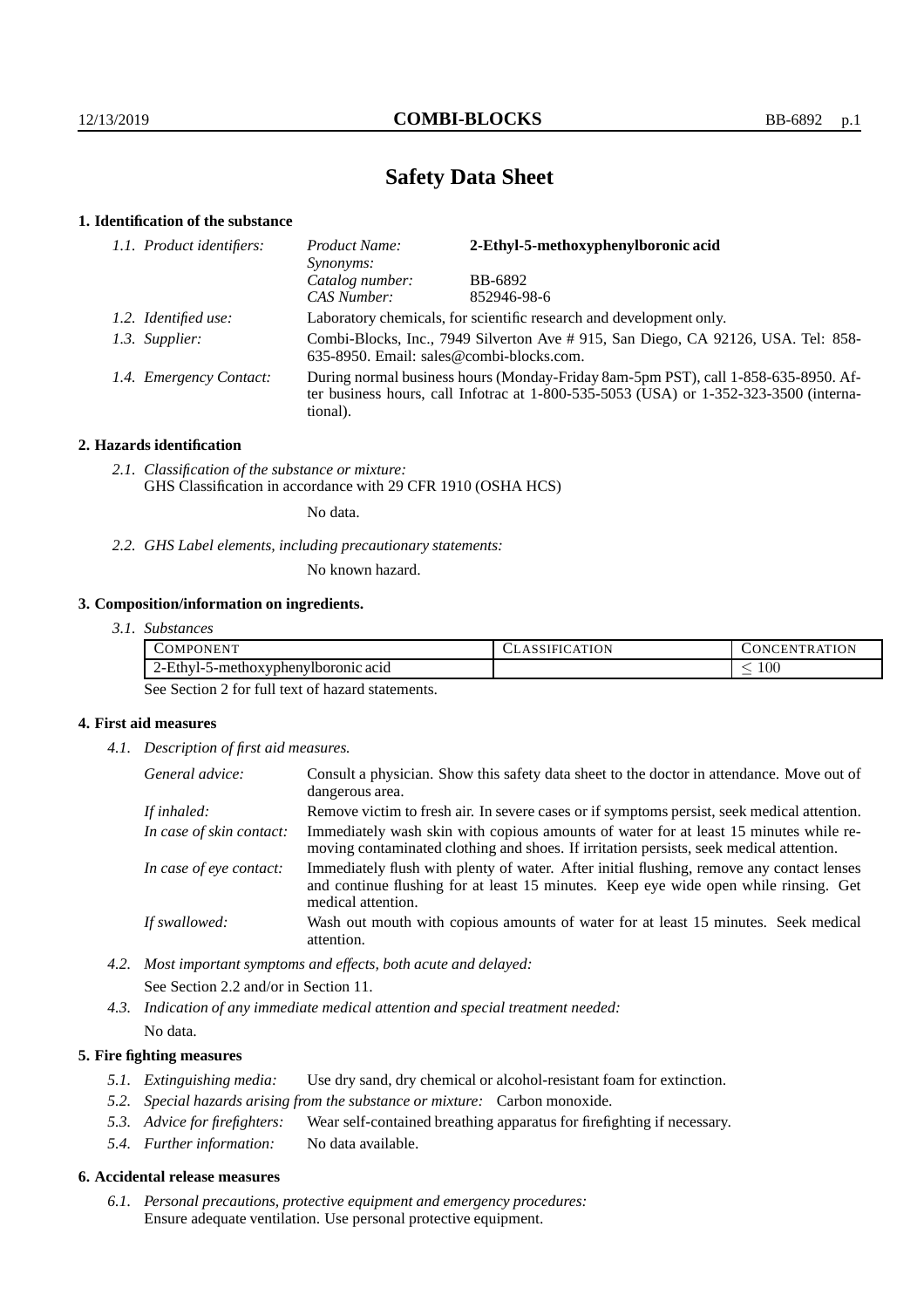| 6.2. Environmental precautions:                                                                                                                                                                                                                                    |                                                                                                                                                                                    |  |  |  |
|--------------------------------------------------------------------------------------------------------------------------------------------------------------------------------------------------------------------------------------------------------------------|------------------------------------------------------------------------------------------------------------------------------------------------------------------------------------|--|--|--|
| Should not be released into the environment. See Section 12 for additional ecological information.                                                                                                                                                                 |                                                                                                                                                                                    |  |  |  |
| 6.3. Methods and materials for containment and cleaning up:                                                                                                                                                                                                        |                                                                                                                                                                                    |  |  |  |
| Sweep up or vacuum up spillage and collect in suitable container for disposal.                                                                                                                                                                                     |                                                                                                                                                                                    |  |  |  |
| 6.4. Reference to other sections:                                                                                                                                                                                                                                  |                                                                                                                                                                                    |  |  |  |
|                                                                                                                                                                                                                                                                    | Refer to protective measures listed in Sections 8 and 13.                                                                                                                          |  |  |  |
| 7. Handling and storage                                                                                                                                                                                                                                            |                                                                                                                                                                                    |  |  |  |
| 7.1. Precautions for safe handling: Avoid contact with skin and eyes. Avoid inhalation of vapour or mist. Keep away<br>from sources of ignition - No smoking. Take measures to prevent the build up of electro-<br>static charge. For precautions see section 2.2. |                                                                                                                                                                                    |  |  |  |
| 7.2. Conditions for safe storage, including any incompatibilities: Store refrigerated. Keep container tightly closed in<br>a dry and well-ventilated place. Containers which are opened must be carefully resealed<br>and kept upright to prevent leakage.         |                                                                                                                                                                                    |  |  |  |
| 7.3. Specific end use(s):                                                                                                                                                                                                                                          | Laboratory chemicals, for scientific research and development only.                                                                                                                |  |  |  |
| 8. Exposure Controls / Personal protection                                                                                                                                                                                                                         |                                                                                                                                                                                    |  |  |  |
| 8.1. Control parameters:                                                                                                                                                                                                                                           |                                                                                                                                                                                    |  |  |  |
| Components with workplace control parameters: Contains no substances with occupational exposure limit values.                                                                                                                                                      |                                                                                                                                                                                    |  |  |  |
| 8.2. Exposure controls:                                                                                                                                                                                                                                            |                                                                                                                                                                                    |  |  |  |
| Appropriate engineering controls: Ensure that eyewash stations and safety showers are close to the workstation<br>location. Ensure adequate ventilation, especially in confined areas.                                                                             |                                                                                                                                                                                    |  |  |  |
| Personal protective equipment:                                                                                                                                                                                                                                     |                                                                                                                                                                                    |  |  |  |
| Eye/face protection:                                                                                                                                                                                                                                               | Wear appropriate protective eyeglasses or chemical safety goggles as described by OSHA's<br>eye and face protection regulations in 29 CFR 1910.133 or European Standard EN166.     |  |  |  |
| Skin protection:                                                                                                                                                                                                                                                   | Handle with gloves. Gloves must be inspected prior to use. Use proper glove removal<br>technique (without touching glove's outer surface) to avoid skin contact with this product. |  |  |  |

| Eye/face protection:               | Wear appropriate protective eyeglasses or chemical safety goggles as described by OSHA's<br>eye and face protection regulations in 29 CFR 1910.133 or European Standard EN166.                                                                                                                                         |  |  |
|------------------------------------|------------------------------------------------------------------------------------------------------------------------------------------------------------------------------------------------------------------------------------------------------------------------------------------------------------------------|--|--|
| Skin protection:                   | Handle with gloves. Gloves must be inspected prior to use. Use proper glove removal<br>technique (without touching glove's outer surface) to avoid skin contact with this product.<br>Dispose of contaminated gloves after use in accordance with applicable laws and good<br>laboratory practices. Wash and dry hands |  |  |
| <b>Body Protection:</b>            | Complete suit protecting against chemicals, Flame retardant antistatic protective clothing.,<br>The type of protective equipment must be selected according to the concentration and<br>amount of the dangerous substance at the specific workplace.                                                                   |  |  |
| Respiratory protection:            |                                                                                                                                                                                                                                                                                                                        |  |  |
| Control of environmental exposure: | Prevent further leakage or spillage if safe to do so. Do not let product enter<br>drains.                                                                                                                                                                                                                              |  |  |

# **9. Physical and chemical properties**

*9.1. Information on basic physical and chemical properties*

| (a)     | Appearance:                                   | Solid    |
|---------|-----------------------------------------------|----------|
| (b)     | Odour:                                        | No data  |
| (c)     | Odour Threshold:                              | No data  |
| (d)     | pH:                                           | No data  |
| (e)     | Melting point/freezing point:                 | No date. |
| (f)     | Initial boiling point and boiling range:      | No data  |
| (g)     | Flash point:                                  | No data  |
| (h)     | Evaporatoin rate:                             | No data  |
| (i)     | Flammability (solid, gas):                    | No data  |
| (j)     | Upper/lower flammability or explosive limits: | No data  |
| (k)     | Vapour pressure:                              | No data  |
| (1)     | Vapour density:                               | No data  |
| (m)     | Relative density:                             | No data  |
| (n)     | Water solubility:                             | No data  |
| $\circ$ | Partition coefficient: n-octanol/water:       | No data  |
| (p)     | Auto-ignition:                                | No data  |
| (q)     | Decomposition temperature:                    | No data  |
| (r)     | Viscosity:                                    | No data  |
| (s)     | Explosive properties:                         | No data  |
| (t)     | Oxidizing properties:                         | No data  |
|         |                                               |          |